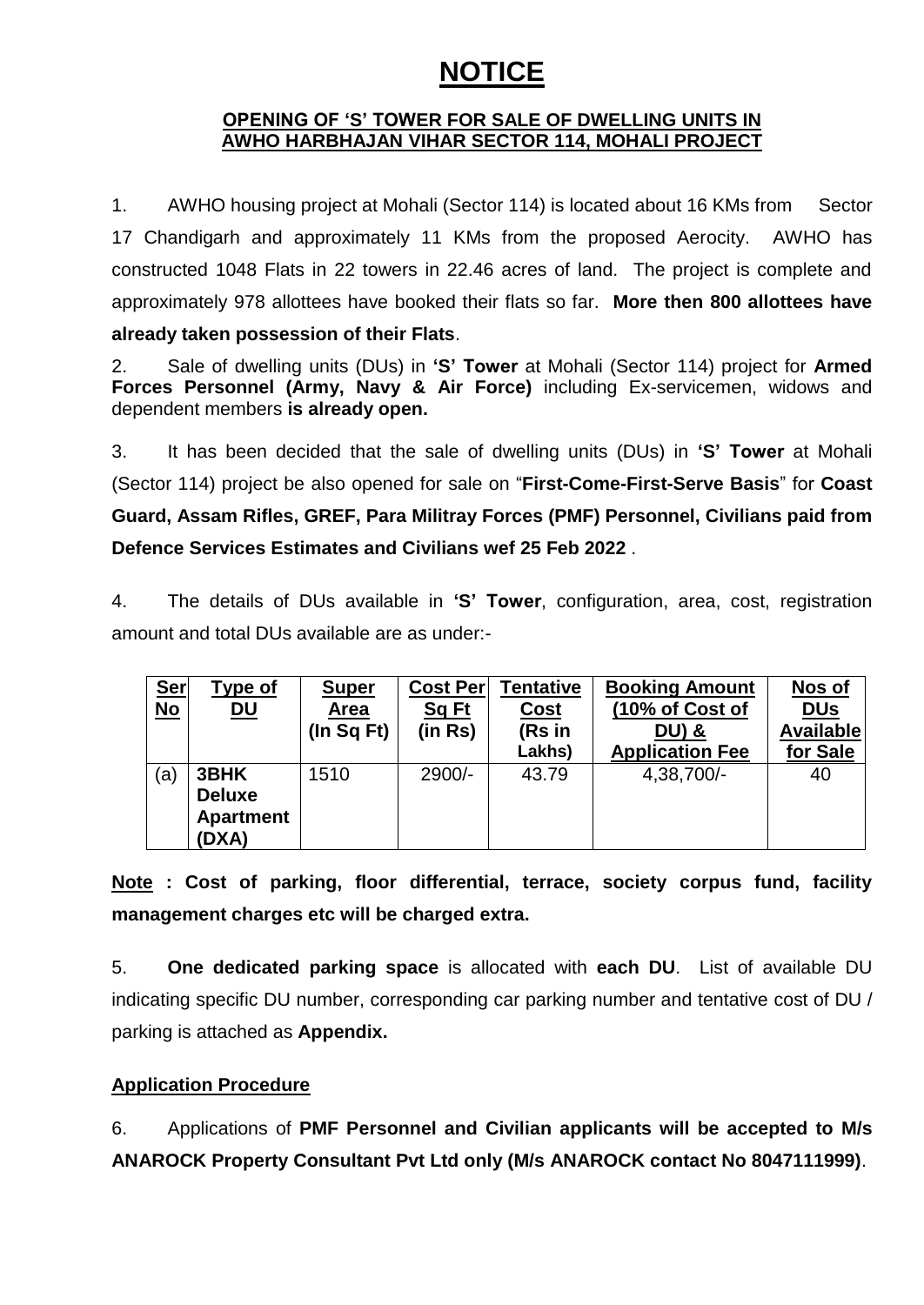7. The allotment of DU will be based on the **pick & choose basis**. Prospective buyers are requested to visit project site, choose a DU of their choice and intimate the DU number with parking number to **M/s ANAROCK** for firm booking. Once firm booking confirmation is given by Director (Marketing), formal Application Form for Registration alongwith booking / registration amount be forwarded to HQ AWHO for final processing. **The Defect Liability Period has already terminated** and DUs will be handed over to the allottee **"As-is-Whereis" basis** without any Defect Liability.

8. On receipt of duly completed application and registration amount, a booking letter & allotment letter will be issued within 15 days from the date of receipt of application at HQ AWHO, followed by Handing/ Taking Over Instructions with Statement of Account. **In the event of shortfall in registration amount, the application will not be processed and onus for delay in issue of booking letter / allotment letter will be of the concerned applicant.**

9. **Payment Schedule**. **PMF Personnel & Civilian** allottees are required to pay 10% cost of DU within one month, 80% cost of DU within two months and cost of Parking, Society Corpus Fund, Facility Management Chargesetc **within three months** from the **date of issue of booking letter.** 

10. **Withdrawal Penalty**. **10% of the cost of DU (i.e. 100% of registration / booking amount) will be forfeited in the event of withdrawal once** "**Application Form for Registration**" is received at HQ AWHO and a registration number is allotted. No withdrawal will be permitted after issue of booking letter on any grounds whatsoever.

11. In view of the above, prospective buyers are requested to keep the above points in mind before applying for a DU in "S" Tower at Mohali (Sector 114) proj. The policy for allotment of DUs in other towers will be governed as per existing policy.

12. Please visit AWHO website **[www.awhosena.in](http://www.awhosena.in/)** for more information about the project.

## **For Further Details Contact**

Director (Marketing), Tele : 011-23017768 (Exch - 011-23013163, Extn 325/335) Fax : 011-23010599 AWHO, Kashmir House, Rajaji Marg, New Delhi-110011 Email : mkt05@awhosena.org